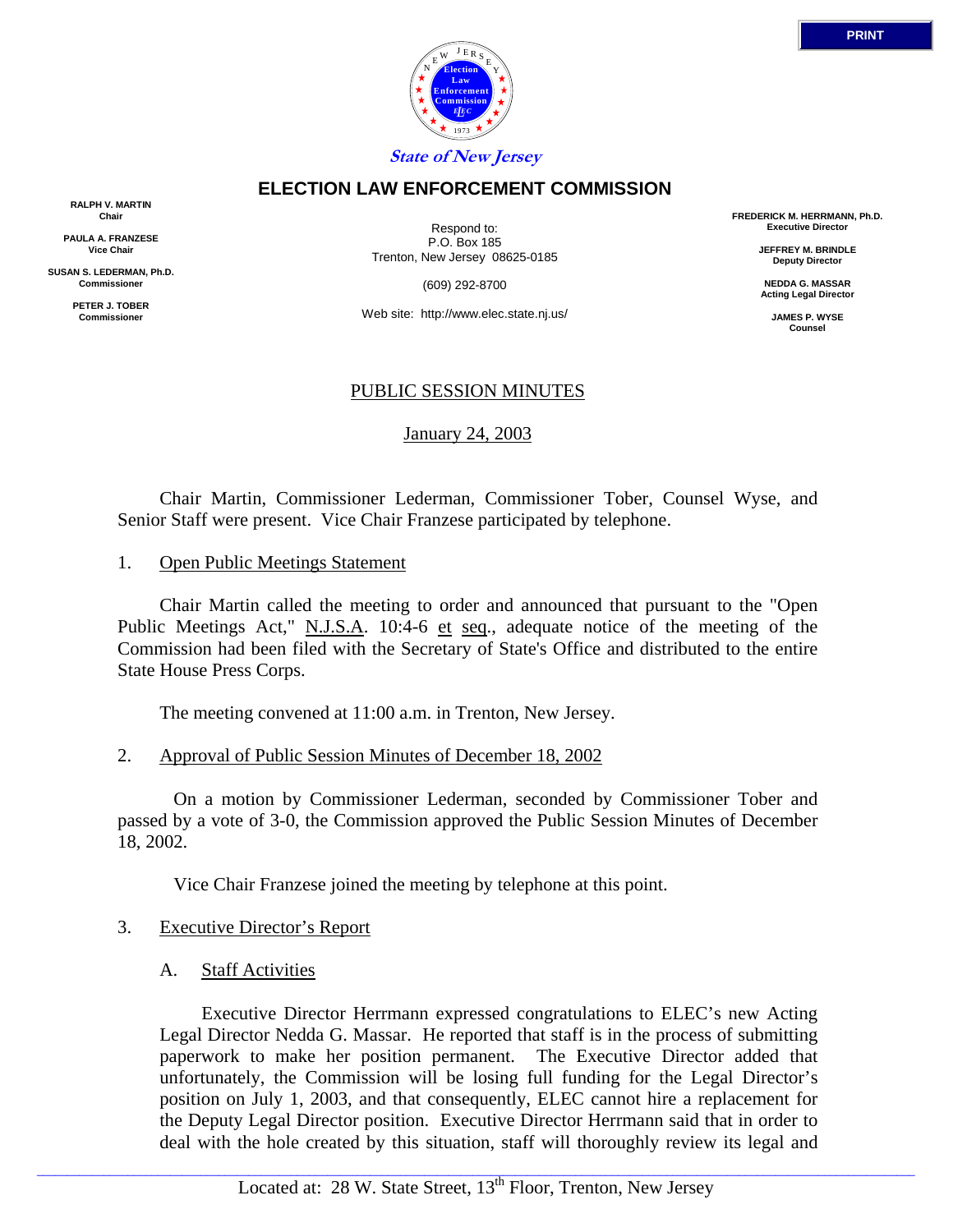investigative procedures over the next six months to find ways of coping while maintaining quality control.

The Executive Director noted that on January 8, 2003, Assistant Compliance Officer Christopher Guear ran a training session for lobbyists in Trenton. During the session, Mr. Guear thoroughly reviewed current statutes and regulations while explaining ELEC's forms and instructions. Executive Director Herrmann mentioned that all attendees were given a copy of the Commission publication "Lobbying in New Jersey 2002."

The Executive Director reported that on January 14, 2003, Acting Legal Director Massar attended an Institute for Continuing Legal Education (ICLE) seminar on election administration. He said that although not directly under ELEC jurisdiction, the staff does get some questions in this area; and, from time to time, the Commission has to determine whether or not to allow campaign money to be spent on election-related activity.

Executive Director Herrmann stated that on January 16, 2003, about 70 people attended former Legal Director Gregory Nagy's retirement dinner. He thanked Acting Legal Director Massar for planning it and putting it together. According to Executive Director Herrmann, he read the following items to the attendees: the inscription from the former Legal Director's Lifetime Achievement Award, Judge Martin's Proclamation, Governor McGreevey's Proclamation, a message from Vice Chair Franzese, and a submission to the COGEL Guardian.

## B. Legislative Developments

 Executive Director Herrmann reported that on January 16, 2003, Governor McGreevey, in his State of the State Address, mentioned his support of "Pay-to-Play" reform. Executive Director Herrmann noted that the Governor stated that he would "not support nor . . . would he sign legislation which fails to address the conflict problem in every branch and at every level of government."

## C. Winter Meeting Schedule

- $\bullet$  February 24, 2003 at 10:30 a.m. in Trenton;
- March 24, 2003 at 10:30 a.m. in Trenton; and,
- April 14, 2003 at  $10:30$  a.m. in Trenton.

## 4. Gubernatorial Public Financing Legislative Recommendations

 Acting Legal Director Massar presented the following Gubernatorial Public Financing Legislative Recommendations to the Commission: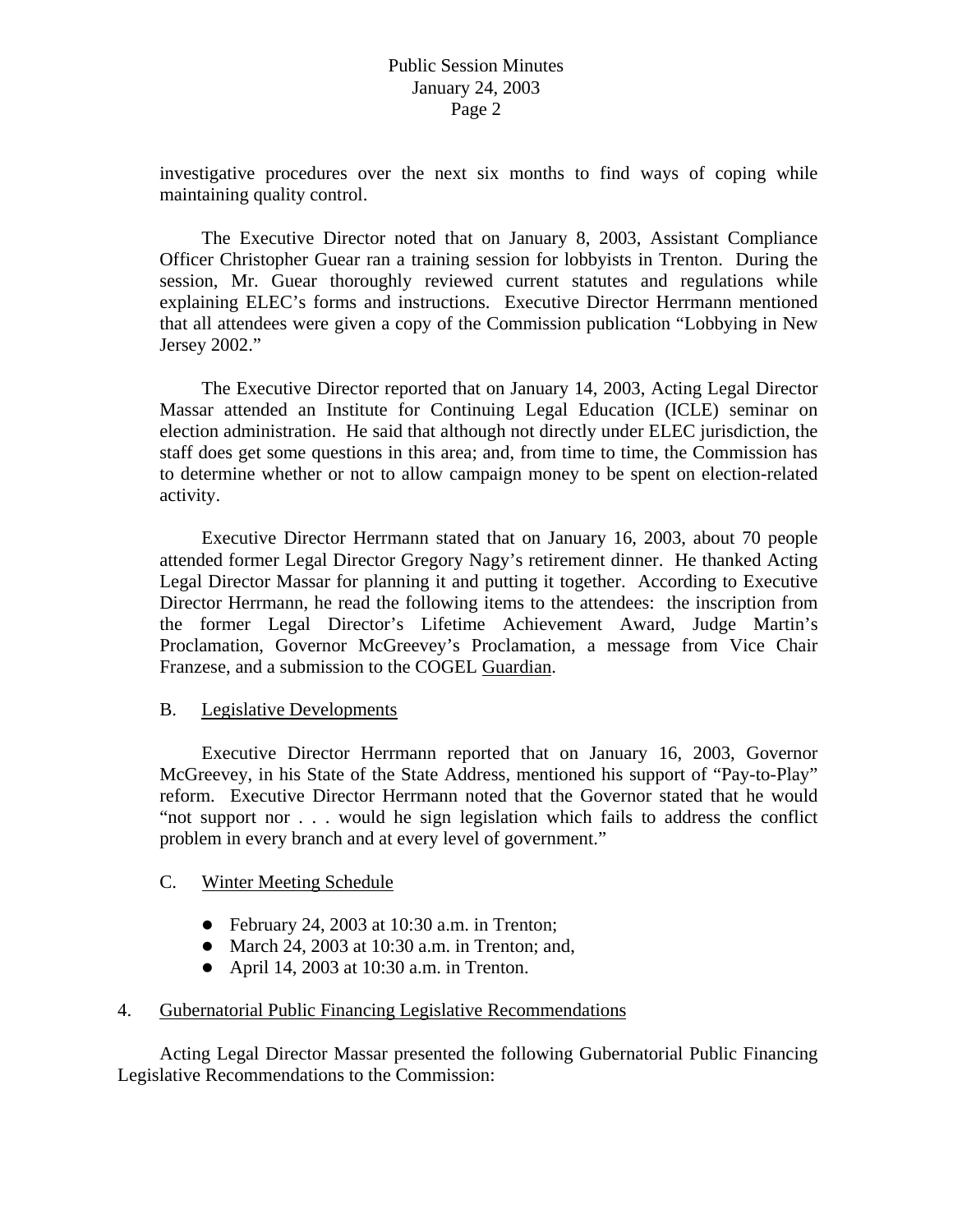# Public Session Minutes January 24, 2003 Page 3

## A. New Recommendations for Legislative Action

- That the Commission recommend to the Legislature that, if a contribution is delivered to a gubernatorial campaign by any person other than a member of the gubernatorial candidate committee, a practice referred to as "bundling," the publicly-financed gubernatorial candidate be required to report the identity of the person who delivered the contribution.
- That the Commission recommend legislation to make it illegal to use force, threats, a condition of employment, or financial reprisal to obtain a contribution.
- That the Commission recommend that contributions from minors, that is from persons under the age of 18, be prohibited.
- That the Commission consider recommending legislation to eliminate the expenditure limit of a publicly-financed gubernatorial candidate who faces a non-publicly financed candidate spending in excess of the expenditure limit.
- That the Commission request funds in the FY2005 (2005 primary election) and FY2006 (2005 general election) budgets specifically for the purpose of advertising the mandatory gubernatorial debates in New Jersey newspapers.
- That the Commission recommend that the Legislature provide sufficient funds in the Commission's annual appropriation to purchase computer hardware, to update software, and to provide staff training on their use.

## B. Prior Recommendations for Legislative Action

- That the Commission repeat its recommendation to prohibit contributions made directly from corporations and labor unions and to permit only those contributions made through their voluntary employee political action committees.
- That the Commission repeat its recommendation to eliminate the gubernatorial spending qualification threshold (\$260,000 for the 2001 primary and general elections.)
- That the Commission reiterate its recommendation that penalties for gubernatorial violations be increased to equal the penalties for campaign reporting violations provided in N.J.S.A. 19:44A-22, as adjusted pursuant to N.J.S.A. 19:44A-7.2 (currently \$4,300 for a first offense and \$8,500 for a second and subsequent offense).
- That the Commission reiterate its recommendation, first made at the conclusion of the 1993 gubernatorial election, that the number of required debates for publicly-financed candidates be increased from two to three in the primary and general elections.
- That the Commission again recommend that the rounding provisions of the quadrennial cost adjustment process be modified and that the Legislature especially examine the impact of the rounding provisions on the limits and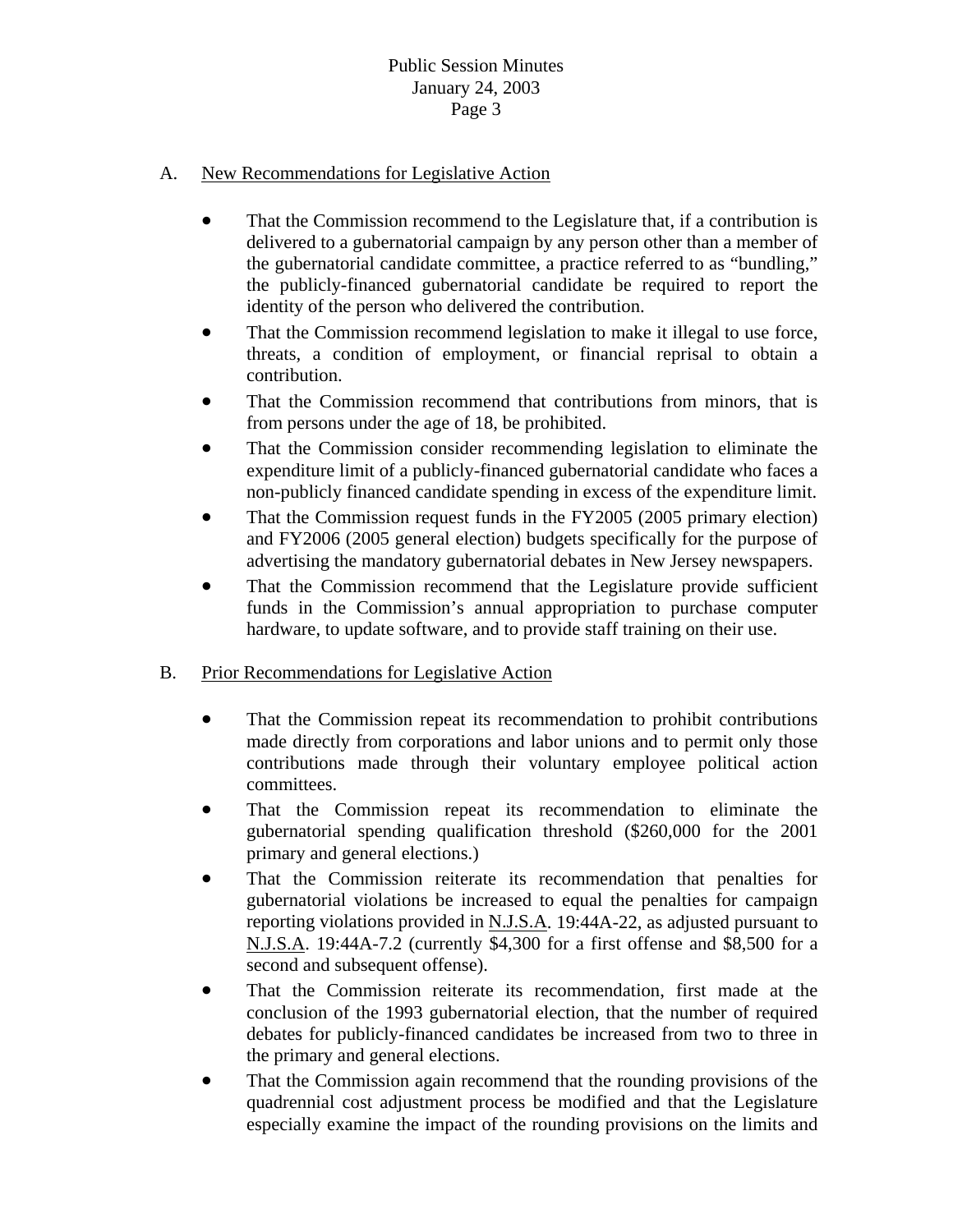whether or not further modification of the rounding process is warranted. thresholds for non-gubernatorial candidates and committees to determine

- That the Commission reiterate its recommendation that the earliest dates for a gubernatorial primary election debate be changed from 48 to 44 days before the election and that the earliest date for a general election debate be changed to October  $1<sup>st</sup>$ .
- That the Commission again recommend to the Legislature that N.J.S.A. the \$400 disclosure threshold on reports filed by an Inaugural event 19:44A-18.1 be amended to require disclosure of occupation and employer information for contributions from individuals in the aggregate in excess of committee.

 Both, Vice Chair Franzese and Commissioner Lederman commended Acting Legal Director Massar for an excellent job.

Commissioner Lederman suggested that it would be good for the Commission to look into the issue of the qualification threshold as suggested by former Senator Schluter. She indicated that the suggestion was not for inclusion in this round of recommendations but for a later date. Commissioner Lederman said that the high qualification threshold constituted a daunting task for many candidates.

Vice Chair Franzese echoed Commissioner Lederman's concerns.

 Chair Martin stated that in terms of the debates, geographic location should be taken into account in the future.

promotion of debates and the times the debates are aired. She said that Virginia has a similar Commissioner Lederman stated that it was paramount for the Commission to figure out the problem of New Jersey being short-changed by the out-of-state networks in terms of the problem and that perhaps staff could research how that State handles the problem.

regulations a requirement that sponsors detail how they would confront this problem. Acting Legal Director Massar suggested that the Commission could include in the

On a motion by Commissioner Lederman, seconded by Commissioner Tober and passed by a vote of 4-0, the Commission approved the staff recommendations in the Public Financing Program.

#### 5. Resolution to go into Executive Session

 On a motion by Commissioner Tober, seconded by Commissioner Lederman and passed by a vote of 4-0, the Commission resolved to go into Executive Session to discuss the following matters, which will become public as follows: